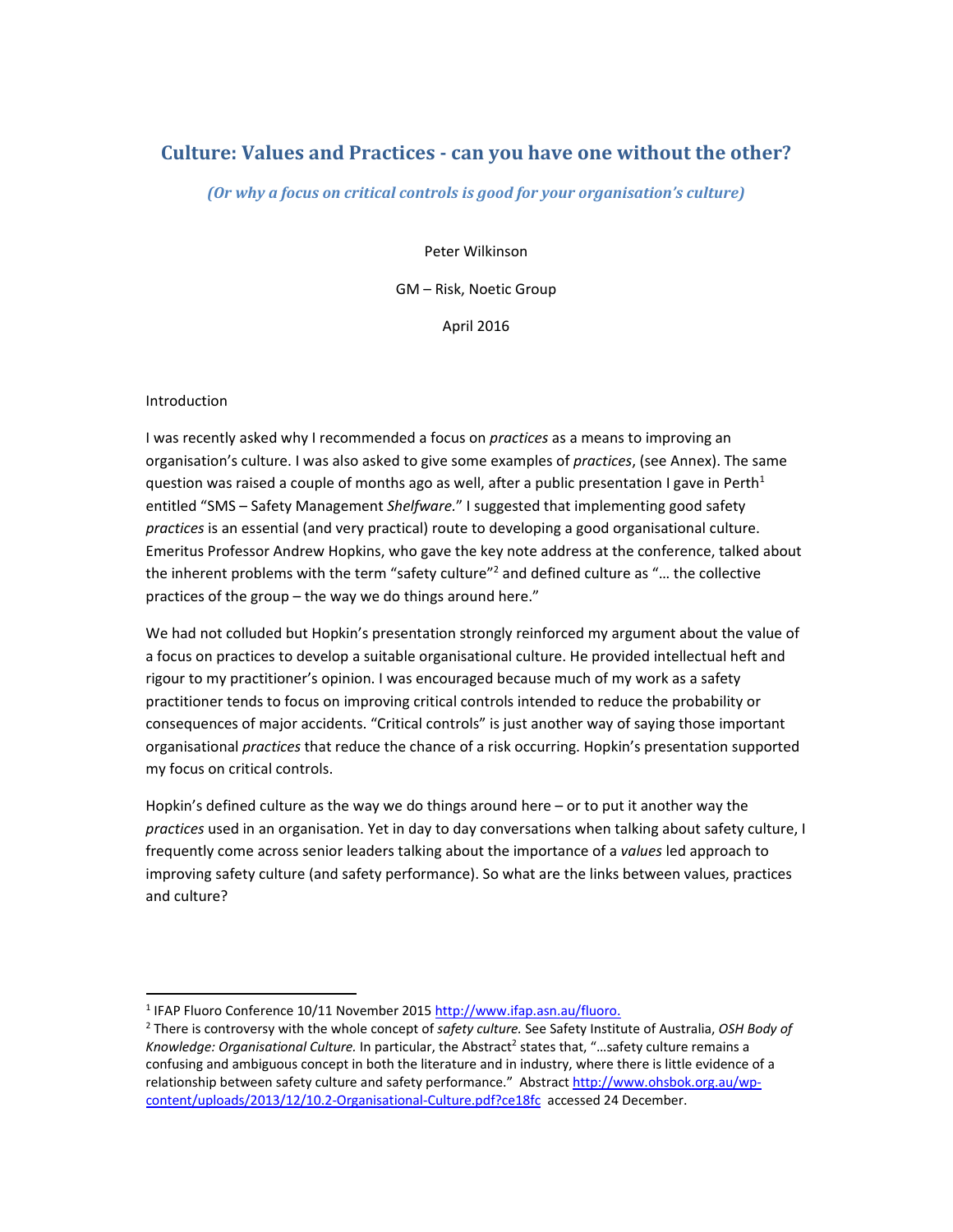## *Values, Practices and Culture*

"A company's values are the core of its culture," according to John Coleman writing in the Harvard Business Review, *Values* are said "…to offer a set of guidelines on the behaviours and mindsets to achieve... [a company's]...vision."<sup>3</sup> In the context of ethics they are sometimes said to provide a moral compass for an organisation. Company's often have a safety *value*, amongst other *values*. For example, BP has as one of its five Values the following:

Safety is good business. Everything we do relies upon the safety of our workforce and the communities around us. We care about the safe management of the environment. We are committed to safely delivering energy to *the world.4*

But what is the value of such a "Value" statement without the means to deliver? Actions speak louder than words – so says the old proverb. John Coleman in his Harvard Business Review agrees. He says, "…*values* are of little importance unless they are enshrined in a company's practices."5

What is meant by the term *practices*? In this context a *practice* is defined as:

A method, procedure, process or rule used in a particular field or profession; a set of these regarded *as a standard.*<sup>6</sup>

For example a not untypical safety value could be expressed in the following terms: *nothing is so important that it cannot be done safely.* What would constitute a *practice* that reflected the above quoted *value*? If a company is handling a hazardous fluid such as high pressure hydrocarbon gas, in a piping system and on occasions needs to isolate one part of the system from another for maintenance, is a single valve isolation acceptable? Alternatively, should they require a double block and bleed, i.e., two valves closed in series? The second method is a higher standard with less chance of a release of fluid and is a *practice* which would more accurately reflect the *value.*

Of course the actual isolation standard would depend on many factors not discussed here but the key point is that workplace practices must match the espoused values. We cannot articulate safety *values* and then adopt practices which are seen as incongruent with the espoused *Value*. Any discrepancy is quickly detected and not just by the workforce. As a former regulator I have experienced countless induction videos on arrival at facilities which express fine sentiments only to find that out on the plant, the *practices* did not match those sentiments. Such a situation is unlikely to foster positive feelings about an organisation's approach to safety. I conclude from this that any discussion on *values* in an organisation should also ensure that organisational *practices* are consistent with the *values.* 

<sup>3</sup> See "Six components of a Great Corporate Culture" John Coleman, Harvard Business Review May 06, 2013 accessed via https://hbr.org/2013/05/six-components-of-culture on 23 December 2015.

<sup>4</sup> Safety is one of 5 values of BP Global. See "Our Values" http://www.bp.com/en/global/corporate/aboutbp/people‐and‐values/our‐values.htm accessed on 23 December 2015.

<sup>5</sup> Ibid, Harvard Business Review May 06, 2013.

<sup>6</sup> See the "Online Business Dictionary" http://www.businessdictionary.com/definition/practice.html accessed 31 December 2015.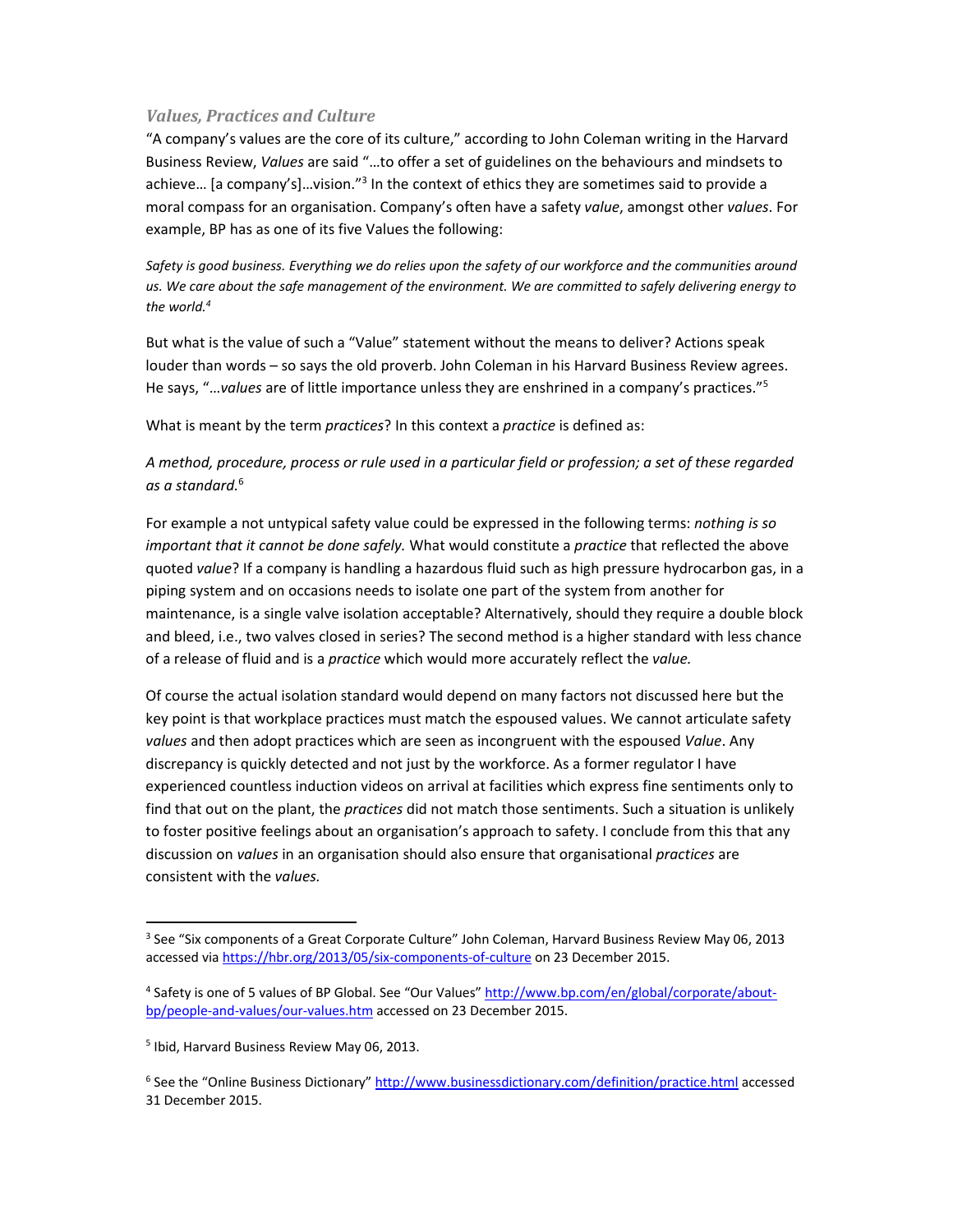This is not a new idea. Hopkins discusses this in *Culture, Safety and Risk,*<sup>7</sup> and quotes from a number of other well‐known academics in this area and provides examples of the links between *values* and *practices* both in safety and academic organisations. Having *practices* which match *values* is important. But there is another characteristic of *practices* compared to *values* which is also significant. *Practices* are more easily measured than *values*. If we decide to change the way we do things, (for example by changing from a single valve isolation to double block and bleed) we can measure the changes to the *practices* in a way we cannot measure what people think about the *values*. I can say what I want about *values* and who can prove me wrong? However, *practices* are usually more easily observed and thus measured. I can say I respect my colleagues but persistently arrive late for meetings. My late arrivals can be observed as something inconsistent with the espoused *value*.

In a sense it may not matter too much if people (in private) do not accept the *values* as articulated – so long as they follow the required *practices*. Interestingly Hopkins has pointed out that repeated practices become "how we do things round here" and that these then represent features of the culture of that organisation.<sup>8</sup> This suggests that so long as the *practices* are good ones then their effective adoption would help develop a positive culture, even if people did not personally sign up to the relevant company articulated *value*. Implementing practices is a leadership responsibility and requires great care to avoid unintended consequences and active monitoring<sup>9</sup> to check they are applied as intended. This is a subject in its own right and is not discussed further here.

I conclude from this that *practices* are at least as important as *values* in terms of developing an acceptable culture in a workplace. Both are important but not on their own. Values must be supported by appropriate practices. Furthermore, *practices* repeated by a group become part of an organisation's culture. Critical controls to prevent a major incident are just another way of describing important organisational practices. In this sense it could be said that a focus on *practices* is a more useful than a focus on *values* – at least practices can be measured. Ideally of course, we should have both.

As Frank Sinatra could have sung in relation to a slightly different type of social construct:

Values and practices, Values and practices

Go together like a horse and carriage

This I tell you brother

You can't have one without the other

(From "Love and Marriage" with apologies to Songwriters: James Van Heusen, Sammy Cahn)

<sup>7</sup> See for example Hopkins, A (2005), *Safety, Culture and Risk,* pp 6 – 11, CCH Australia Ltd. <sup>8</sup> Ibid p8.

<sup>9</sup> For a description of "Active Monitoring" in the context of major accidents, although the principles have wider application, see: http://www.csb.gov/assets/1/7/Wilkinson\_Active\_Monitoring.pdf Accessed 31 December 2015.